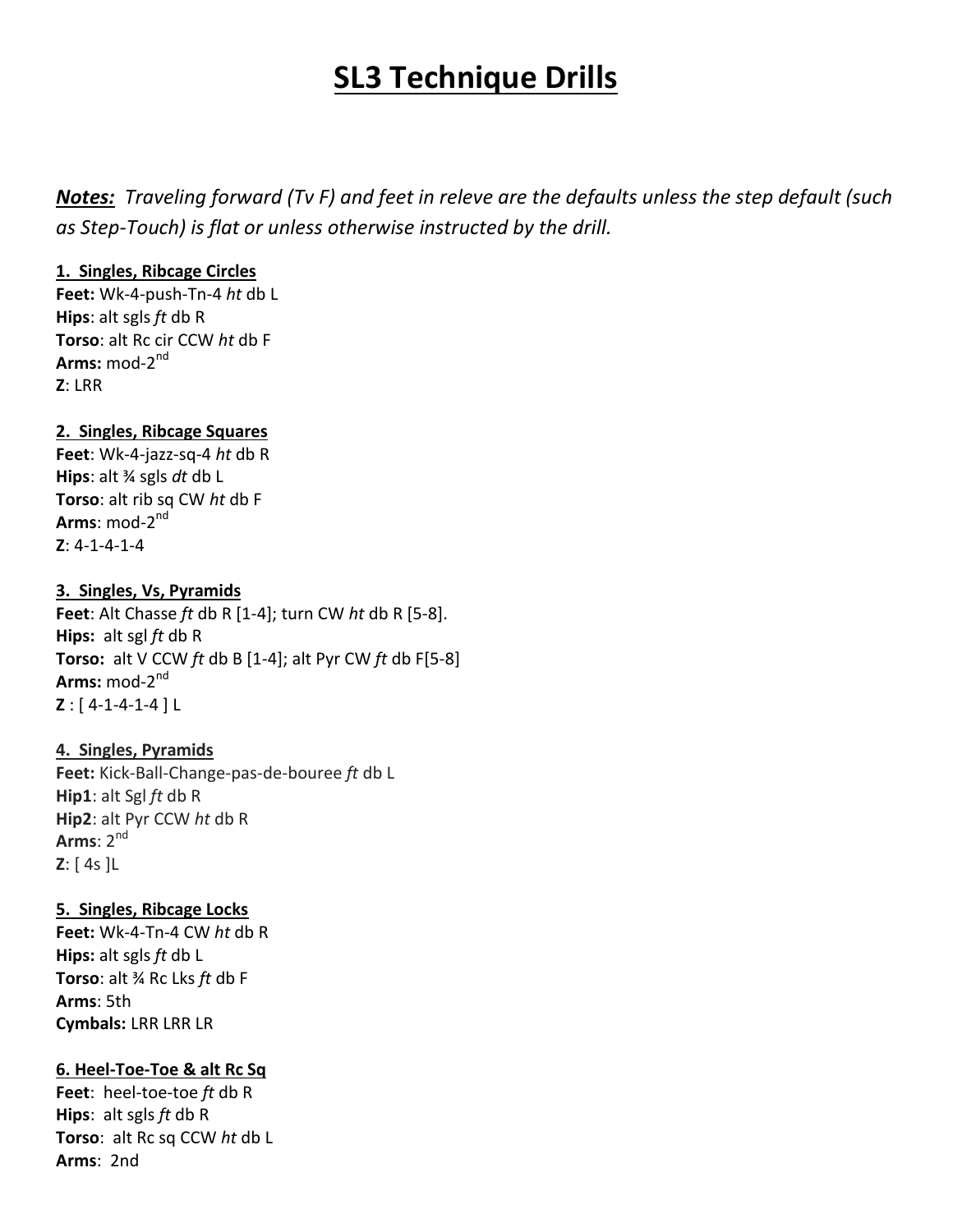## **Z**: RRL

## **7. Singles, Undulations**

**Feet:** Wk flat *ft* db R **Hip1:** alt 3/4 sgls *dt* db L **Torso**: und U-D *ht* db UB **Arms**: 5th **Cymbals:** 4-1-5-4

#### **8. Singles, Ribcage Figure Eights**

**Feet**: pas-de-bouree *ft* db R **Hips**: alt sgl-sgl-3/4 *ft* db R **Torso**: alt Rc F8 B-F *qt* db R **Arms**: alt arm waves I-O *qt* db R **Z**: 4-5-1-4

#### **9. Singles, Figure Eights**

**Feet:** Chasse-pas-de-bouree to R *ft* db R **Hip1**: alt Sgl-Sgl-3/4 *ft* db R **Hip2:** alt ¾ F8 D-U *ft* db R **Arms**: 2nd **Z**: 4-4-7

#### **10. Pelvic Locks, Undulations**

**Feet**: Kick-ball-change-pas-de-bouree *ft* db R **Hip**:alt ¾ Pv Lk *ft* db B **Torso**: Und U-D *ht* db UB **Arms**: alt Arm waves I-O *ht* db R **Z**: [ 4-7-4 ]L

## **11. Pelvic Locks, Ribcage Figure Eights**

**Feet**: cross-touch *ht* db L **Hips**: alt Pv Lks *ft* db F **Torso**: alt ¾ Rc F8 F-B *ht* db L **Arms**: alt ¾ arm waves *ht* db L **Z**: running 5s

#### **12. Pelvic Locks, Figure Eights**

**Feet:** cross-touch *ht* db L **Hip1**: alt Pv Lk *ft* db B **Hip2:** alt F8 B-F *ht* db R **Arms:** 2 nd **Z**: [ 2-1-2-1-2 ]L

#### **13. Pelvic Locks, Figure Eights**

**Feet:** GV to R *ht* db R **Hip1**: alt ¾ Pv Lks *ft* db B **Hip2**: alt F8 F-B *ht* db R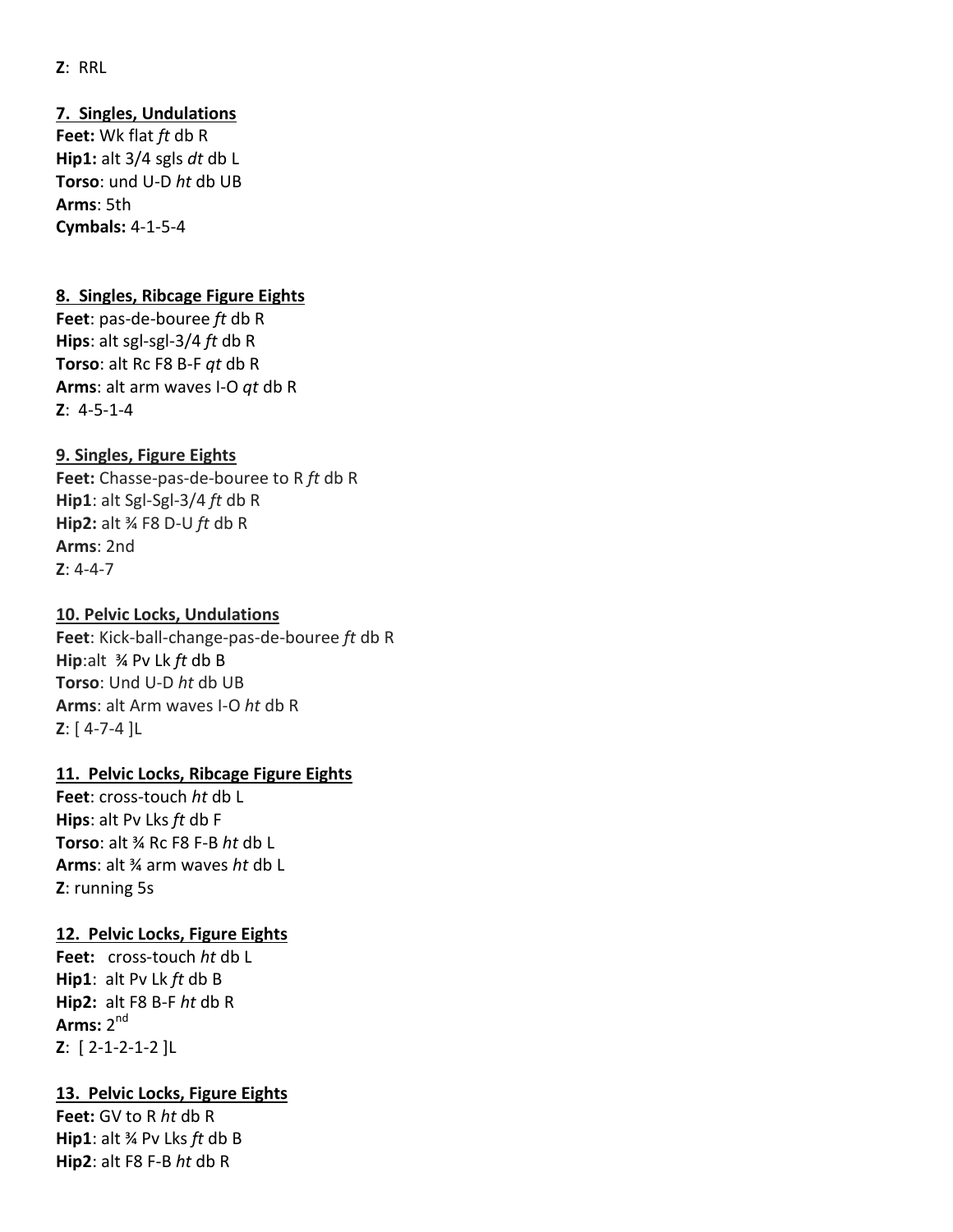**Arms**: 5th **Z**: [ 3-1-5-3 ]Rx

## **14. Pelvic Locks, Ribcage Squares**

**Feet:** Wk-2-3-Passe **Hips**: alt Pv Lks *ft* db B **Torso**: alt Rc sq CW *ht* db F **Arms**: Mod-2<sup>nd</sup> **Z**: [ 3-5-1-3 ]L

## **15. Squares, Ribcage Squares**

**Feet**: Wk *ht* db R **Hips**: int hip sq CW *ht* db L **Torso:** Rc sq CW *ht* db L **Arms**: Mod 2nd **Z**: 4-5-5

## **16. Squares, Undulations**

**Feet**: pas-de-bouree *ft* db R **Hips**: alt int hip sq CW *ht* db B **Torso:** alt und U-D *ht* db UB **Arms**: 2nd **Z**: 5-5-4

## **17. Squares, Ribcage Locks**

**Feet**: chasse *ft* db R **Hips**: alt int hip sq CW *ht* db F **Torso:** alt ¾ Rc Lk *ft* db UB **Arms**: Mod 2nd **Z**: alt 4s & 5s

## **18. Squares, Ribcage Slides**

**Feet:** step touch *ht* db R **Hips**: alt int hip sq CCW *ht* db F **Torso**: alt Rc slide *qt* db L **Arms**: mod-2nd **Z**: 2s

## **19. Squares, Ribcage Pyramids**

**Feet:** Pas de bourree *ft* db R **Hips**: alt int hip sq CW *ht* db R **Torso:** alt Rc Pyr CW *ht* db F **Arms:** mod-2nd **Z**: 2-1-2-1-3

#### **20. Squares, Circles**

**Feet**: Wk-4-Tn-4 CCW *ht* db R **Hip1**: alt Int hip sq CW *ht* db F **Hip2**: alt ext hip circle CW *qt* db F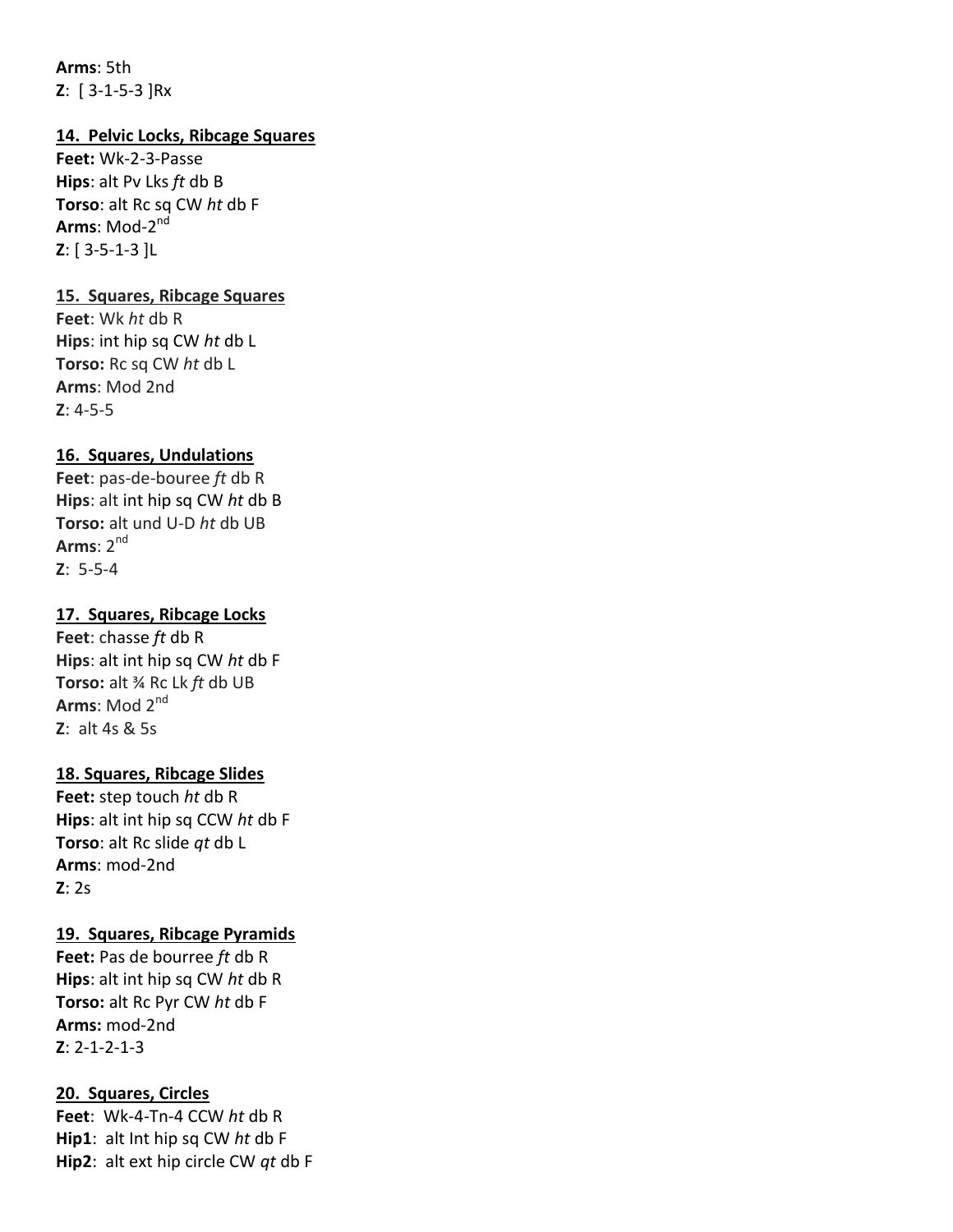**Arms**: 5th **Z**: [ 2-2-7 ]L

## **21. Circles, Figure Eights**

**Feet**: Wk *ht* db R **Hip1**: int hip cir CCW *ft* db F **Hip2**: ext hip cir CW *qt* db F [1-4]; alt F8 F-B *qt* db R [5-8] **Arms**: 5th **Z**: [ 2-7-4 ]Lx

#### **22. Circles, Undulations**

**Feet:** GV to R *ht* db R **Hip**: int hip cir CW *ft* db L **Torso**: Und-from-waist-D, *ft* db LoAb **Arms**: mod-2<sup>nd</sup> **Z**: 2-5-5

#### **23. Circles, Ribcage Circles**

**Feet**: alt chasse *ft* db R **Hips**: alt int hip cir CCW *ft* db R **Torso**: int ½ Rc cir F-dom *ht* db R **Arms**: mod-2nd **Cymbals:** [ 5-5-2] L

#### **24. Circles, Ribcage Locks**

**Feet:** FMMB (L flat, R releve) to R *ft* db L **Hip1:** int cir CCW *ft* db R **Torso**: alt Rc Lks *ht* db F **Arms**: 5<sup>th</sup> **Z:** [ 2-5-1-2 ]Rx

#### **25. Circles, Figure Eights**

**Feet:** GV to L *ht* db L **Hips:** alt int hip cir CW *ht* db L **Torso:** alt Rc F8 F-B *ht* db R Arms:  $5<sup>th</sup>$ **Z**: 2-1-5-2

## **26. Circles, Figure Eights**

**Feet**: alt chasse *ft* db R **Hips**: int ½ hip cir R-dom *ft* db F **Torso**: alt Rc F8s B-F *ht* db R **Arms**: 2 nd **Z**: 3s w/LRT

#### **27. Circles, Ribcage Figure Eights**

**Feet**: heel-toe-toe *dt* db R **Hips**: int ½ cir B-dom *ht* db R **Torso** alt Rc F8 F-B *ht* db R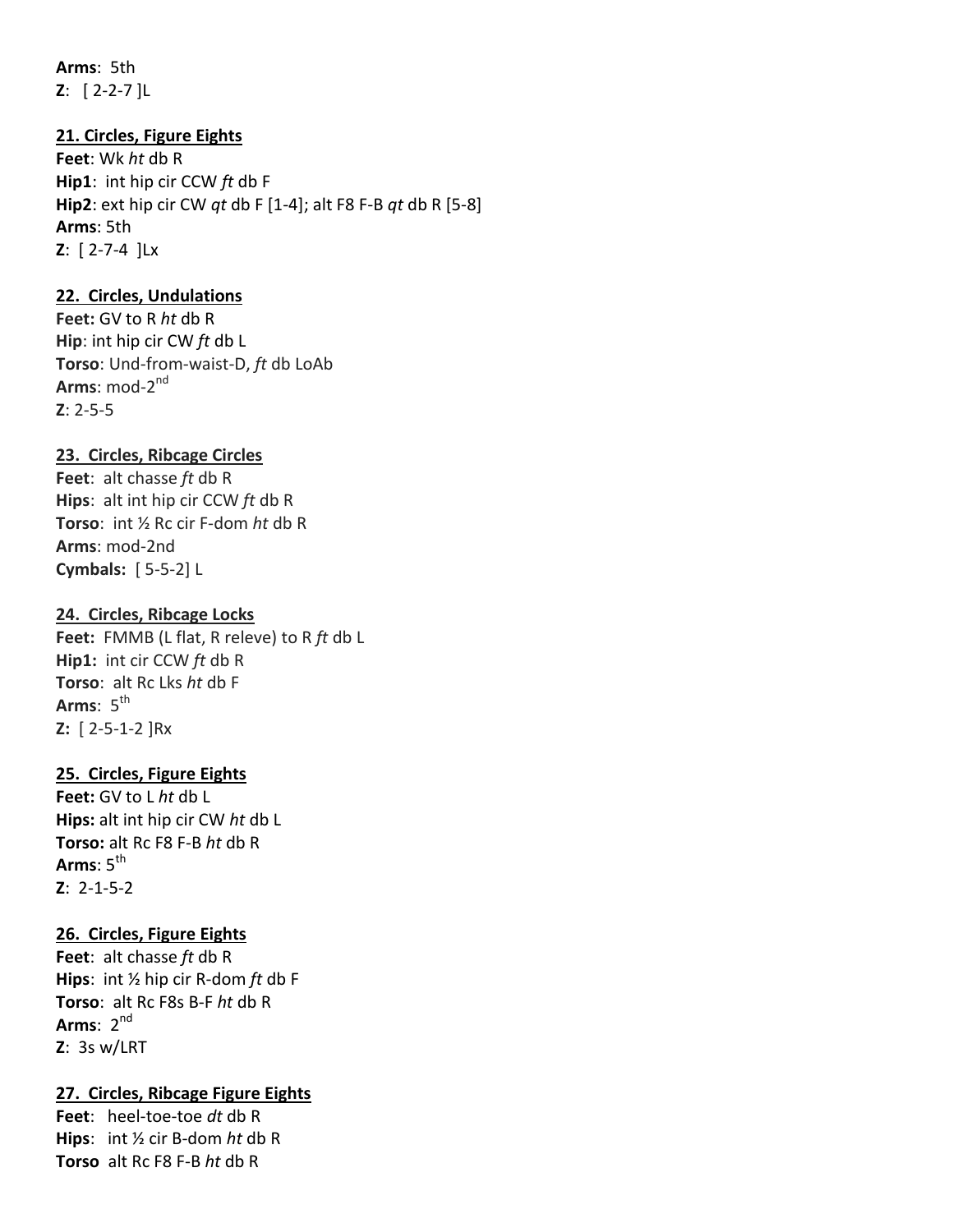**Arms:** 5th **Z:** 3-1-3-1-3 w/LRT

## **28. Figure Eights, Ribcage Slides**

**Feet**: alt chassés *ft* db R **Hips**: alt F8 U-D *ft* db R **Torso**: alt ¾ Rc slides *ft* db L **Arms**: alt  $4<sup>th</sup>$ **Z**: 7s w/LRT

#### **29. Circles, Ribcage Figure Eights**

**Feet**: pas-de-bourré *ft* db R **Hips**: int ½ cir F-dom CW *ht* db F **Torso**: alt Rc F8 B-F *ht* db R **Arms**: mod-2<sup>nd</sup> **Z**: 5s w/LRT

#### **30. Figure Eights, Ribcage Circles**

**Feet:** GV to R ht db R **Hips**: alt F8 D-U *ht* db R **Torso:** Rc ½ cir F-dom CW *ft* db F **Arms**: mod 2nd **Z**: 3-3-7 w/LRT

#### **31. Figure Eights, Undulations**

**Feet**: Wk-2-3-passe *ht* db R **Hips:** alt F8 F-B *ft* db R **Torso**: und U-D *ft* db UB **Arms:** mod 2nd **Z**: 3-7-3 w/LRT

#### **32. Pyramids, Ribcage Locks**

**Feet:** St-touch *ht* db R **Hips:** alt Pyr CW *ft* db F **Torso**: alt ¾ Rc Lks *ft* db F **Arms**: 5th **Z**: 5s w/LRT

#### **33. Pyramids, Ribcage Vs**

**Feet:** Cross-touch *ht* db R **Hips:** alt Pyr CW *ft* db F **Torso**: alt Rc V *ft* CCW db B **Arms**: alt Arm waves I-O *qt* db R **Z**: Running 7s

#### **34. Vs, Ribcage Locks**

**Feet**: chasse *ft* db R **Hips:** alt Vs *ht* db R **Torso**: alt Rc Lk *ht* db B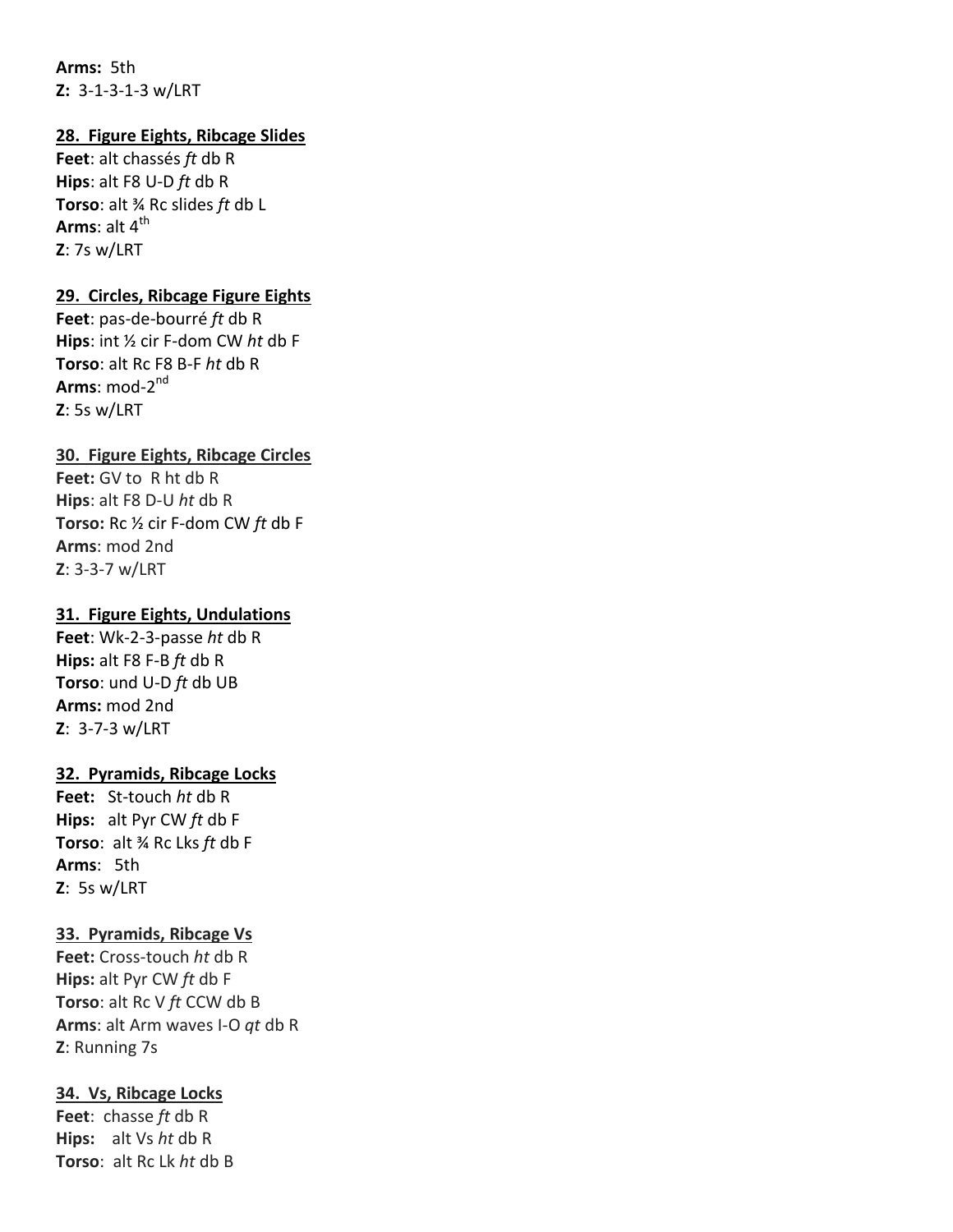**Arms**: alt Arm wave I-O *ht* db R **Z**: 6s

# **35. Vs, Circles Feet**: alt chasse *ft* db R **Hip1**: alt Vs *ht* db R **Hip2:** ext ½ cir F-dom *q* db R **Arms**: mod 2nd **Z**: 10s

## **36. Diamonds, Ribcage Locks**

**Feet:** St-touch *ht* db R **Hips:** dmd F-dom CW *ht* db B **Torso**: alt Rc Lk *ft* db B **Arms**: mod 2nd **Z**: LRR-LRR-LR

#### **37. Diamonds**

**Feet**: Cross-touch *ht* db R **Hips**: alt dmd B-dom *ht* db F CW **Arms**: 5th **Z**: RLL-RLL-RL

## **38. Twists, Undulations**

**Feet**: St-touch *ht* db R **Hips**: alt ¾ tw *ft* db L **Torso**: Rc cir CCW *ft* db L **Arms**: mod 2nd **Z**: 3-5-5 w/LRT

#### **39. Twists, Circles**

**Feet**: Cross-touch *ht* db R **Hip1**: alt Tw *ft* db L **Hip2**: int hip cir CCW *ft* db L **Arms**: mod 2nd **Z**: 3-5-3 w/LRT

#### **40. Twists, Ribcage Circles**

**Feet:** St-touch *ht* db R **Hip:** alt Tw *ft* db L **Torso**: alt F8 D-U *qt* db R **Arms**: 5<sup>th</sup> **Z**: 3-1-5-3 w/LRT

#### **41. Twists**

**Feet**: Wk-4-Push-Tn-Push-Tn *ht* db R **Hips:** alt ¾ Tw *dt* db L **Arms:** mod 2nd **Z:** 3-5-1-3 w/LRT